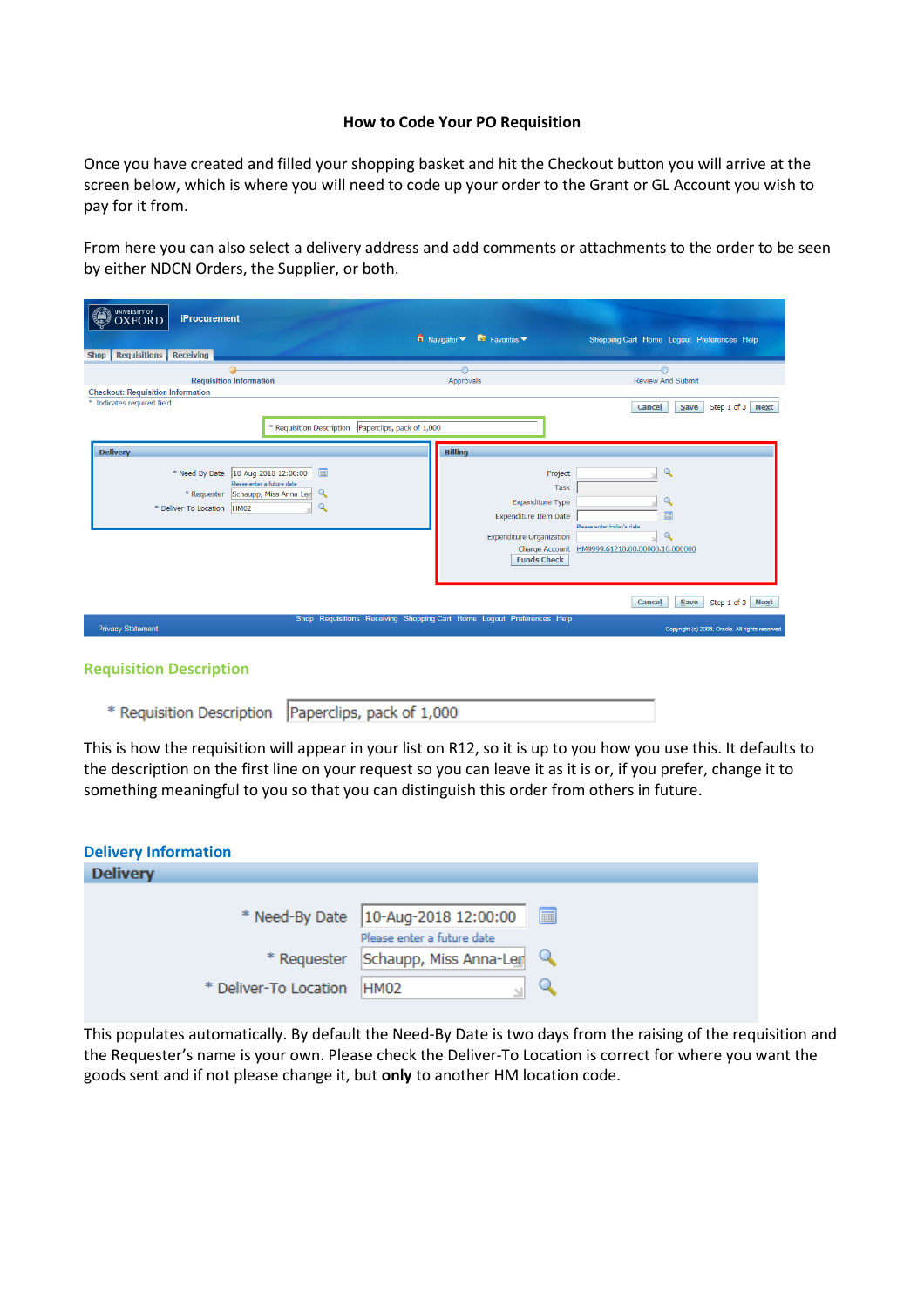| <b>Billing Information</b>           |                                  |
|--------------------------------------|----------------------------------|
| <b>Billing</b>                       |                                  |
|                                      |                                  |
| Project                              | HMR00440                         |
| Task                                 | HM00.01                          |
| Expenditure Type                     | Consumables                      |
| Expenditure Item Date                | 08-Aug-2018<br>■                 |
|                                      | Please enter today's date        |
| Expenditure Organization             | Clinical Neurosciences           |
| Charge Account<br><b>Funds Check</b> | 0.00.000000.10.000000<br>Loading |

This is where you enter the payment information for your order:

**Project:** This is your Grant number, 8 characters usually (but not always) beginning "HM" **Task:** This is the Task on the grant, **always** beginning "HM" **Expenditure Type:** Usually "Consumables", "Travel Expenses" or "Animals Costs" **Expenditure Item Date:** Today's date, selected by clicking on the calendar button. **Expenditure Organisation:** This is always "Clinical Neurosciences"

| <b>Billing</b>                  |                                                |
|---------------------------------|------------------------------------------------|
|                                 |                                                |
| Project                         |                                                |
| <b>Task</b>                     |                                                |
| <b>Expenditure Type</b>         |                                                |
| Expenditure Item Date           | 匾                                              |
|                                 | Please enter today's date                      |
| <b>Expenditure Organization</b> |                                                |
|                                 | Charge Account HM9999.61210.00.00000.10.000000 |
| <b>Funds Check</b>              |                                                |

If you wish to order from a General Ledger (GL) Charge Account rather than a Grant/Project then please leave this section blank. You can then request the Charge Account coding string be changed by a member of the NDCN Orders Team to the GL code of your choice (see below).

Once you've completed the **Requisition Description, Delivery** and **Billing** sections you then need to click the "**Next**" button to progress to the Approvals and Notes Screen. (Or, if you're not ready to place the order just yet you can click "**Save**" to save the basket for later.